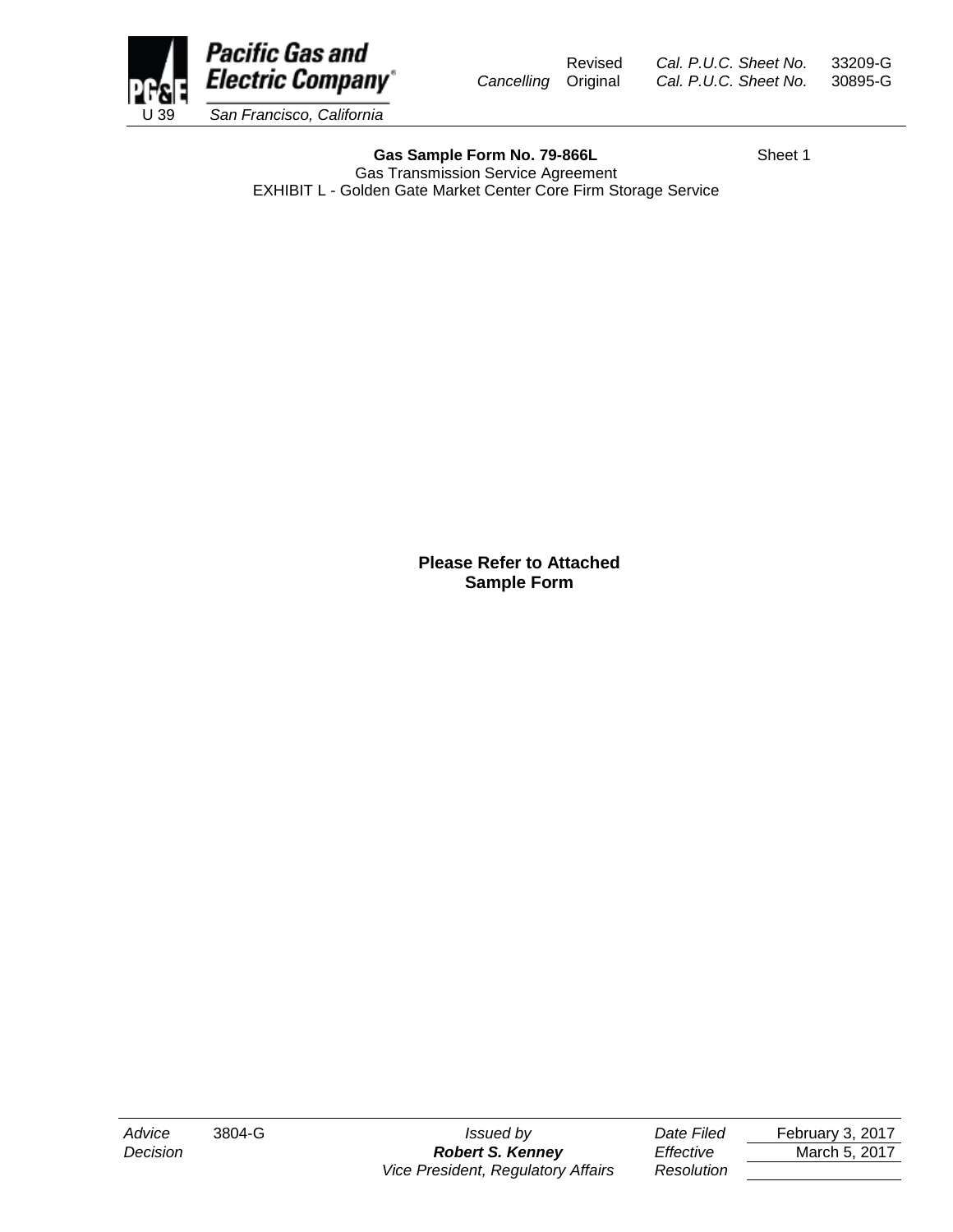

## GAS TRANSMISSION SERVICE AGREEMENT EXHIBIT L GOLDEN GATE MARKET CENTER CORE FIRM STORAGE SERVICE

Customer must execute or previously have executed a currently effective Gas Transmission Service Agreement (Form 79-866) (GTSA) and Electronic Commerce System User Agreement (Form 79-982) (ECS) with PG&E before this Exhibit has any legal effect. A Core Transport Agent must also have a current Core Gas Aggregation Service Agreement (Form 79-845) and associated Attachment D – Core Firm Storage Allocation (Form 79-845-D) in place prior to this Exhibit having any legal effect. Once executed, this Exhibit shall be made a part of and be subject to all the terms and conditions of the GTSA executed by and between PG&E and Customer, and service hereunder shall be rendered in accordance with the terms of Schedule G-CFS – CORE FIRM STORAGE and G-CT CORE GAS AGGREGATION SERVICE or superseding gas Schedule(s), and all applicable gas rules in effect during the term of this Exhibit.

APPLICABLE RATE SCHEDULE(S): G-CFS, G-CT

RATES: Customer shall pay PG&E the rates and charges applicable to services pursuant to the applicable Schedule G-CFS.

TERM: \_\_\_\_\_\_\_\_\_\_\_\_\_\_\_\_\_\_\_\_\_\_\_\_\_\_\_\_\_\_\_ to \_\_\_\_\_\_\_\_\_\_\_\_\_\_\_\_\_\_\_\_\_\_\_\_\_\_\_\_\_\_\_\_\_\_\_\_\_

The term of this annual exhibit must be within the current Storage Year April 1 - March 31.

TOTAL RESERVATION QUANTITY: The following calculations are based on the Storage Customer's annual inventory as of the first date referenced under Annual Inventory Term below. Calculations will be performed daily in the Gas Transaction System (GTS) to recalculate the Maximum Daily Quantity Injection, Maximum Daily Quantity Withdrawal, and minimum inventory requirement (if applicable). The result of the calculations will be compared to the prior day results and, if they differ, GTS will update the exhibit limits in GTS to reflect the latest calculated result.

| Annual Inventory:    | Dth <sup>1</sup> | Term: | το |
|----------------------|------------------|-------|----|
| Injection Capacity:  | <b>D</b> th      | Term: | to |
| Withdrawal Capacity: | Dth.             | Term: | tο |
| Minimum Inventory:   | Dth.             | Term: | tο |

NOMINATIONS: Nominations shall be made and Customer shall give PG&E notice as required in gas Rule 21 for use of this service.

TRANSPORTATION: Customer understands that this Exhibit applies only to the storage of natural gas. Customer must make separate arrangements for gas transportation services to and from PG&E storage facilities.

1 Dth=Decatherm

 $\overline{\phantom{a}}$ 

Automated Document – Preliminary Statement Part A **Page 1** of 2